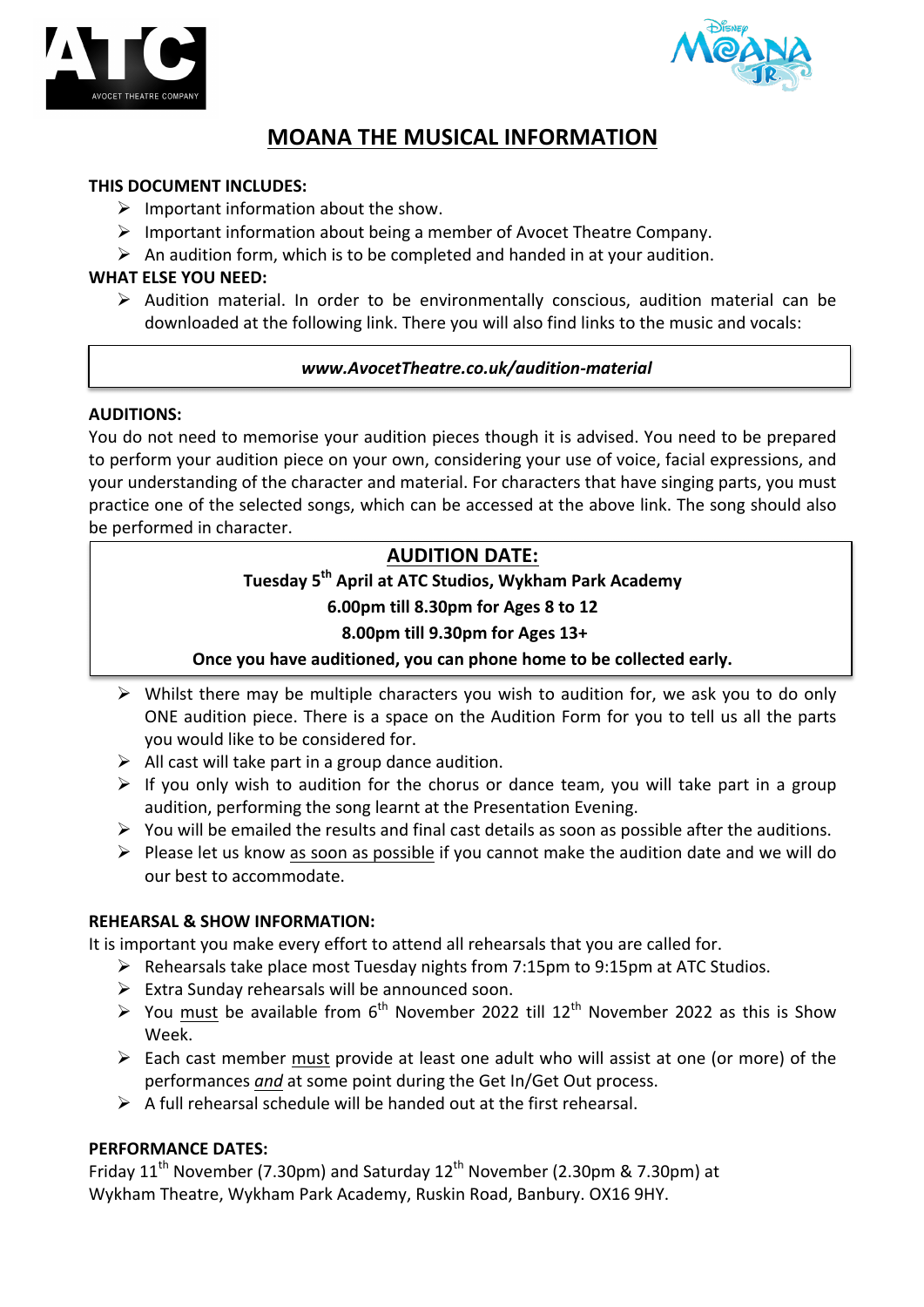



## **BEHAVIOUR:**

- $\triangleright$  All members, regardless of age, are expected to behave appropriately and must follow rules and health and safety instructions from the Production Team and the Avocet Theatre Company Committee.
- $\triangleright$  Avocet Theatre Company will not tolerate any bullying or dangerous behaviour and have a strict Anti-Bullying Policy.
- $\triangleright$  Members must not leave the premises during production or rehearsal hours unless previously discussed and agreed with the entire production team.
- $\triangleright$  Failure to follow these rules, or instructions from the production team and/or committee may result in termination from Avocet Theatre Company and fees will not be refunded.

## **POLICIES:**

- $\triangleright$  In order to keep all of our members safe, Avocet Theatre Company have the following policies and procedures in place:
	- $\circ$  Anti-Bullying Policy
	- o Cause for Concern Procedure
	- o Child Protection Policy
	- $\circ$  Child Safeguarding Policy
	- $\circ$  Complaints and Grievances Policy
	- o Lockdown Procedure
	- o Risk Assessments
- $\triangleright$  Any member or parent wishing to view these documents should contact the Chairman of Avocet Theatre Company (Ben Coleman – *benjamescoleman@gmail.com*).

### **PAYMENT:**

- $\triangleright$  To take part in Moana, a one-off show fee of **£80.00** is required. Payment must be made when returning your Audition Form at the auditions. If you have a sibling(s) taking part in the production, this amount is reduced to  $£75$  per person.
- $\triangleright$  Cash or cheque is accepted. Cheques should be made payable to Avocet Theatre Company.
- $\triangleright$  Please visit our website if you are interested in applying for The ATC Bursary.
- $\triangleright$  Any person who is struggling to pay the fee should contact a member of the ATC committee who will be able to offer advice.

### **FORM RETURN DATE:**

- $\triangleright$  All Audition Forms and payments **must** be handed in at the auditions.
- $\triangleright$  Forms received after this will be considered at the discretion of the production team.

## **QUESTIONS OR CONCERNS**

- $\triangleright$  If you have any questions or concerns please contact one of the following people:
	- o Ben Coleman – Chairman/Director – *benjamescoleman@gmail.com*
	- o Jennie Healy Membership Secretary *jenniehealy@yahoo.co.uk*
- $\triangleright$  The above contacts are also the designated safeguarding and child protection officers of Avocet Theatre Company and any concerns of this nature should be sent to them.
- $\triangleright$  Please also feel free to contact a member of the Avocet Theatre Company committee.

## **Please use scissors to cut the Audition Form from the Information page.** Please bring the Audition Form and payment to your audition.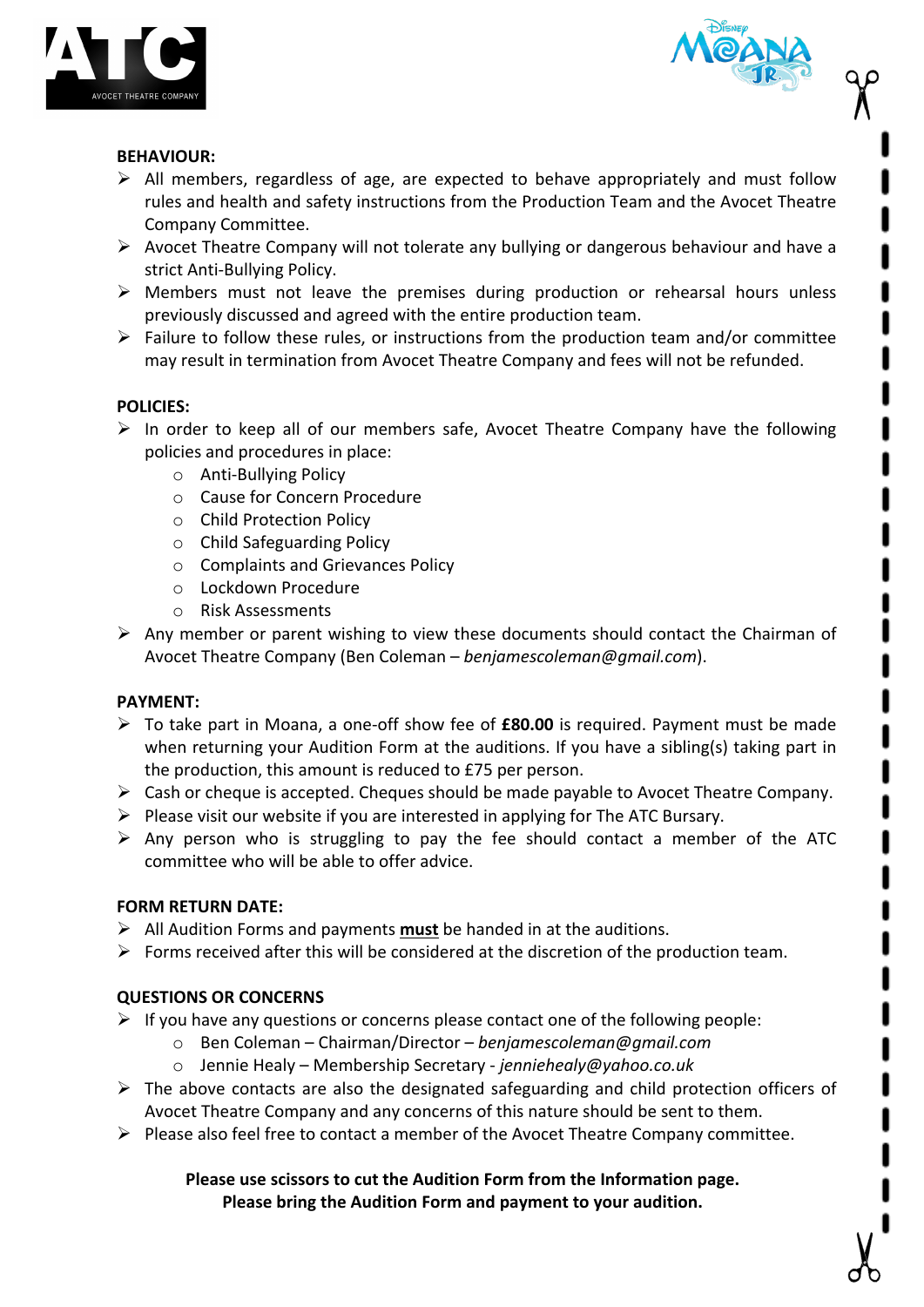



ι

I

ı

 $\blacksquare$ 

**PLEASE ATTACH A HEAD AND SHOULDERS PHOTOGRAPH OF YOURSELF**   $\overline{\phantom{a}}$ **HERE**I

П

ı

ı

I

П

 $\blacksquare$ 

ı

## **Personal Details**

**AUDITION FORM** 

| Name:                 |                                   |  |
|-----------------------|-----------------------------------|--|
| <b>Address:</b>       |                                   |  |
| Postcode:             | <b>Telephone</b><br><b>Number</b> |  |
|                       |                                   |  |
| Date of Birth:        | <b>Email Address:</b>             |  |
| <b>Current School</b> |                                   |  |
| (if applicable):      |                                   |  |

# **Participation**

Please provide the following information (delete as appropriate)

|                                                      | Male                                                                                                                                                           |                                                                                                        |  |  |
|------------------------------------------------------|----------------------------------------------------------------------------------------------------------------------------------------------------------------|--------------------------------------------------------------------------------------------------------|--|--|
|                                                      | Female                                                                                                                                                         |                                                                                                        |  |  |
|                                                      |                                                                                                                                                                |                                                                                                        |  |  |
|                                                      | Involved with group before / Friends / School /                                                                                                                |                                                                                                        |  |  |
|                                                      | Newspaper / Website / Flyers / Dance School /                                                                                                                  |                                                                                                        |  |  |
|                                                      |                                                                                                                                                                |                                                                                                        |  |  |
|                                                      |                                                                                                                                                                |                                                                                                        |  |  |
|                                                      |                                                                                                                                                                |                                                                                                        |  |  |
|                                                      |                                                                                                                                                                |                                                                                                        |  |  |
|                                                      |                                                                                                                                                                |                                                                                                        |  |  |
|                                                      |                                                                                                                                                                |                                                                                                        |  |  |
|                                                      |                                                                                                                                                                |                                                                                                        |  |  |
| I would like to be considered for: (please tick one) |                                                                                                                                                                |                                                                                                        |  |  |
|                                                      | <b>CHORUS</b>                                                                                                                                                  | <b>DANCE TEAM</b>                                                                                      |  |  |
|                                                      |                                                                                                                                                                |                                                                                                        |  |  |
|                                                      |                                                                                                                                                                |                                                                                                        |  |  |
|                                                      |                                                                                                                                                                |                                                                                                        |  |  |
|                                                      |                                                                                                                                                                |                                                                                                        |  |  |
|                                                      |                                                                                                                                                                |                                                                                                        |  |  |
|                                                      |                                                                                                                                                                |                                                                                                        |  |  |
|                                                      |                                                                                                                                                                |                                                                                                        |  |  |
|                                                      |                                                                                                                                                                |                                                                                                        |  |  |
|                                                      |                                                                                                                                                                |                                                                                                        |  |  |
|                                                      |                                                                                                                                                                |                                                                                                        |  |  |
|                                                      | (Please give details of any experience that<br>you think might be relevant. Don't worry<br>if this is your first theatre experience!)<br><b>SPECIFIC ROLES</b> | Other<br>Other (please state) :<br>If you ticked 'Specific Roles', please list those characters below: |  |  |